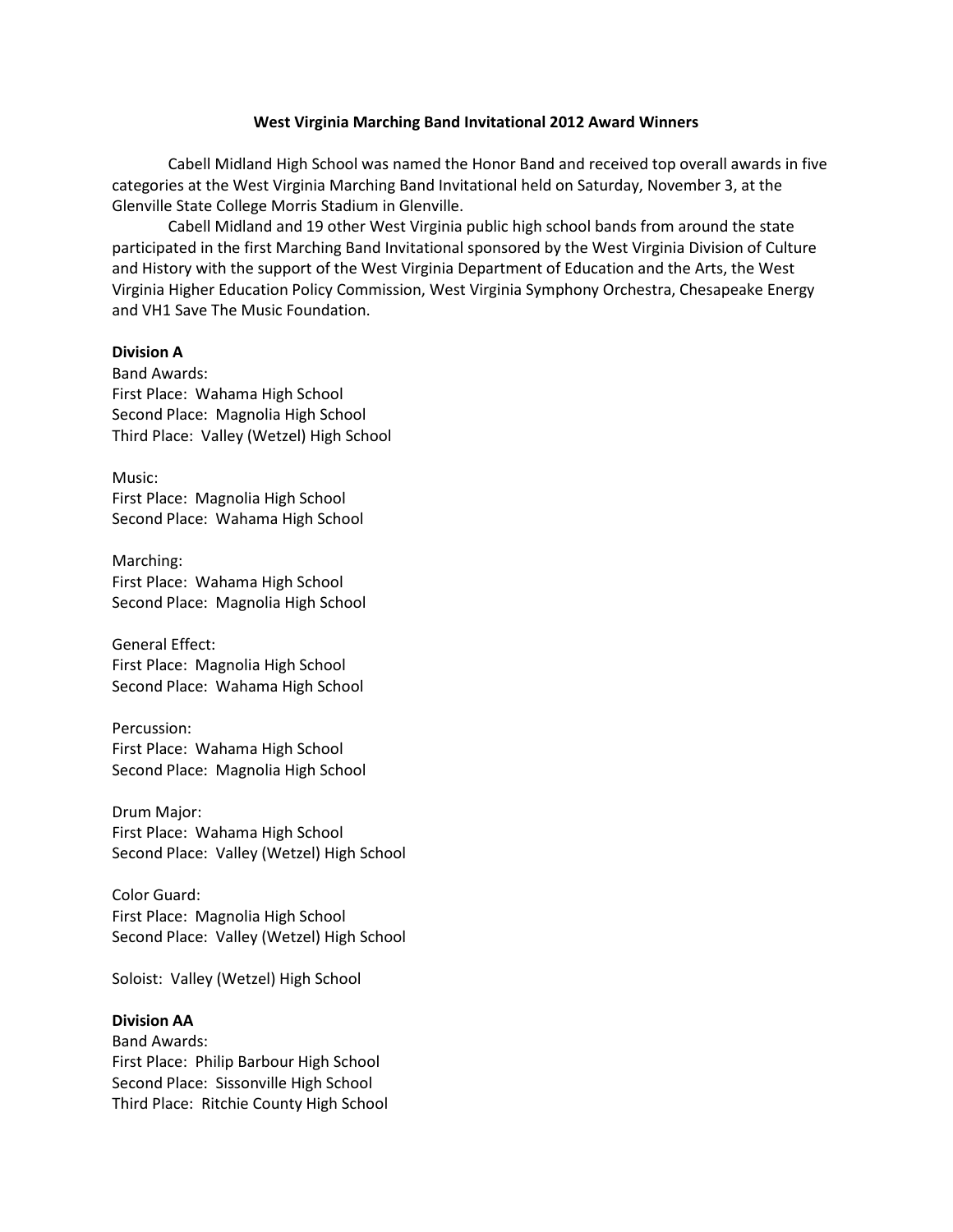Music: First Place: Philip Barbour High School Second Place: Sissonville High School

Marching:

First Place: Ritchie County High School Second Place: Philip Barbour High School

General Effect: First Place: Philip Barbour High School Second Place: Ritchie County High School

Percussion: First Place: Bluefield High School Second Place: Sissonville High School

Drum Major: First Place: Sissonville High School Second Place: Poca High School

Color Guard: First Place: Ritchie County High School Second Place: Philip Barbour High School

Soloist: Bluefield High School

### **Division AAA**

Band Awards: First Place: Princeton High School Second Place: Brooke County High School Third Place: St. Albans High School

Music: First Place: Princeton High School Second Place: Brooke County High School

Marching: First Place: Princeton High School Second Place: Brooke County High School

General Effect: First Place: Princeton High School Second Place: St. Albans High School

Percussion: First Place: Princeton High School Second Place: St. Albans High School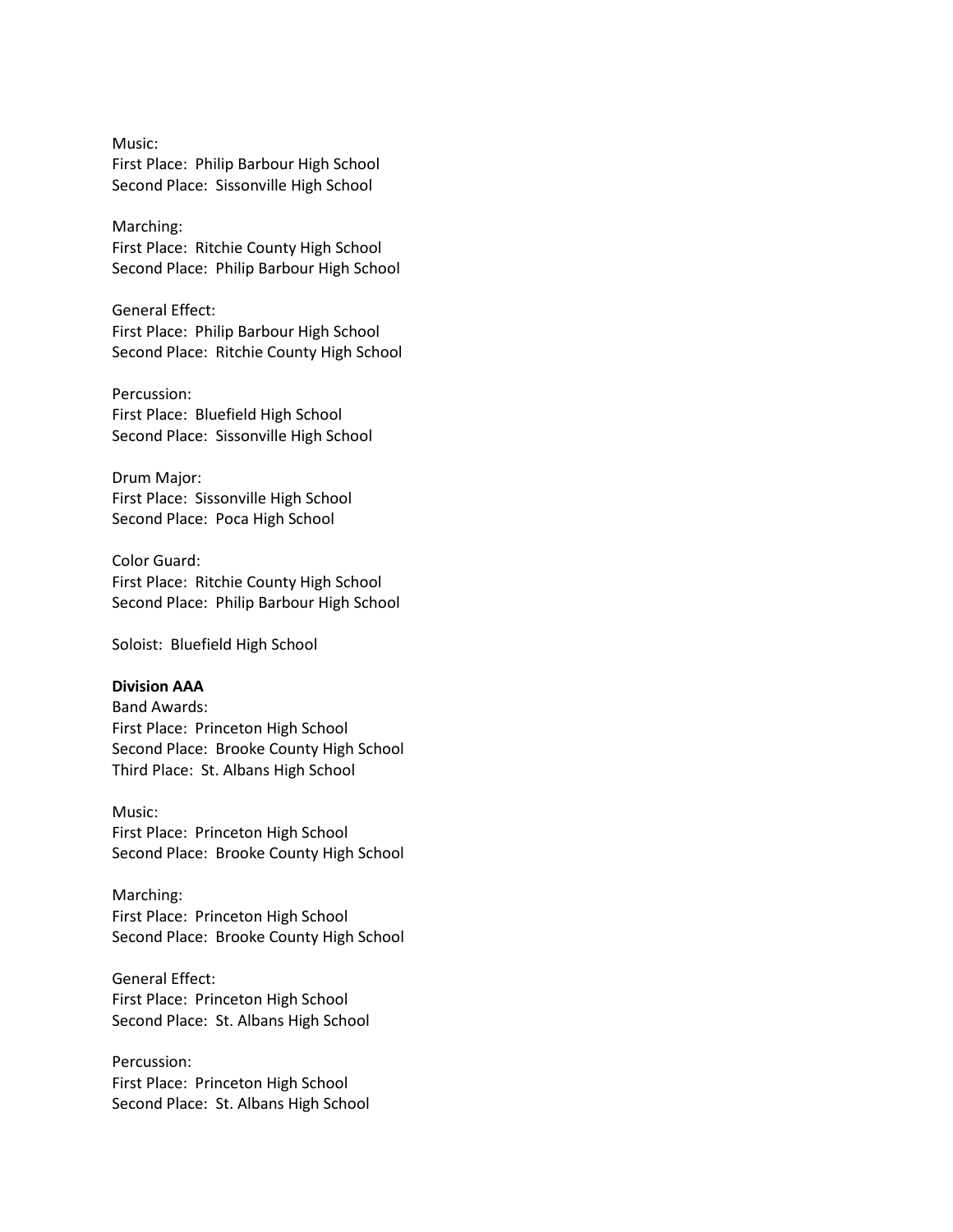Drum Major: First Place: Princeton High School Second Place: St. Albans High School

Color Guard: First Place: Princeton High School Second Place: Brooke County High School

Soloist: Brooke County High School

### **Division AAAA**

Band Awards: First Place: Cabell Midland High School Second Place: Capital High School Third Place: Parkersburg High School

Music: First Place: Cabell Midland High School Second Place: Capital High School

Marching: First Place: Cabell Midland High School Second Place: Capital High School

General Effect: First Place: Cabell Midland High School Second Place: Capital High School

# Percussion: First Place: Cabell Midland High School Second Place: Capital High School

Drum Major: First Place: Cabell Midland High School Second Place: Capital High School

Color Guard: First Place: Cabell Midland High School Second Place: Capital High School

Soloist: Cabell Midland High School

### **Division II (Class A and Class AA)**

Grand Champion: Philip Barbour High School First Runner Up: Sissonville High School Second Runner Up: Ritchie County High School